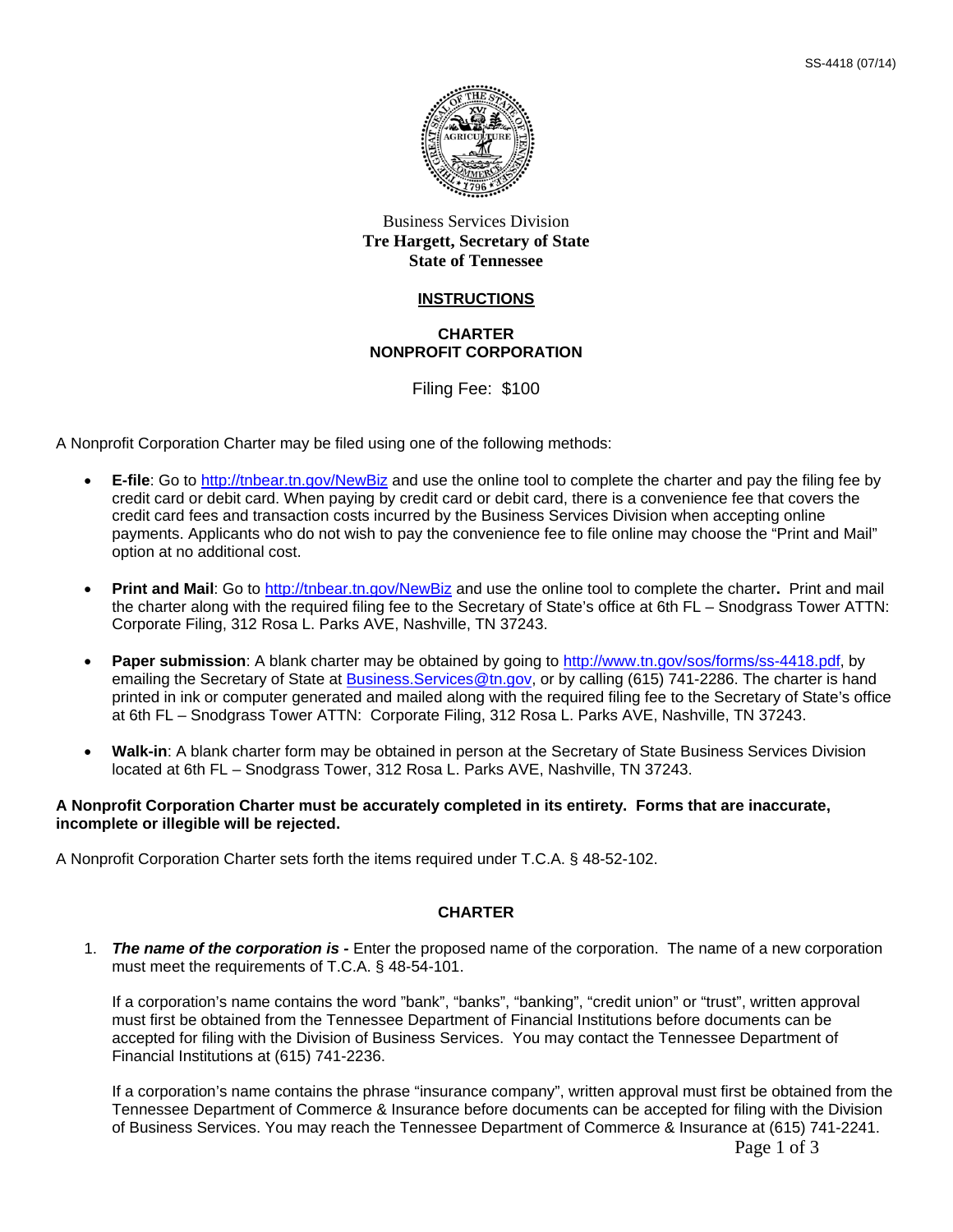- 2. *Name Consent: (Written Consent for Use of Indistinguishable Name) –* An applicant corporation can request to use a name that is not distinguishable from the name used by an existing business under certain circumstances detailed in T.C.A. § 48-54-101(c). Indicate name consent by checking. If checked, the charter must be accompanied by an application to use an indistinguishable name, accompanied by payment of an additional \$20 filing fee. The application must set forth the appropriate criteria for name duplication as described in the Act.
- 3. *This company has the additional designation of –* If applicable to the specific nature of the corporation, enter any additional designation, including:
	- Bank
	- Captive Insurance Company
	- **•** Credit Union
	- Insurance Company
	- Litigation Financier
	- Massachusetts Trust
	- School Support Organization
	- Trust Company
- 4. *The name and complete address of its initial registered agent and office located in the state of Tennessee is –* Enter the name of the corporation's initial registered agent, the street address, city, state and zip code of the corporation's initial registered office located in Tennessee and the county in which the office is located. The address will be verified and formatted to United States Postal Service address deliverability guidelines. If the address cannot be recognized as deliverable by the United States Postal Service, the form will be rejected by the Division of Business Services. A post office box is not acceptable for the registered agent/office address.
- 5. *Fiscal Year Close Month –* Enter the month of the year that concludes the corporation's fiscal year. If a fiscal year close month is not indicated, the Division of Business Services will list the fiscal year close month as December by default. Please note that T.C.A. §48-66-203 requires corporations to file an annual report with the Secretary of State on or before the first day of the fourth month following the end of the close of the corporation's fiscal year.

*Period of Duration if not perpetual –* Indicate if the duration of the corporation is perpetual or has a specific end date by checking the appropriate box. If "other" is checked, indicate the specific date on which the duration of the corporation's existence will end.

- *6. If the document is not to be effective upon filing by the Secretary of State, the delayed effective date and time is –* If the existence of the corporation is to begin upon a future date, enter the future date. In no event can the future date or the actual occurrence of the specific event be more than ninety calendar days from the filing of the charter.
- 7. *The corporation is not for profit –* By signing the charter the filer acknowledges this statement to be true.
- 8. Please complete all of the following sentences by checking one of the two boxes in each sentence By checking the appropriate boxes, indicate whether the corporation
	- Is a public benefit corporation or a mutual benefit corporation.
	- Is a religious corporation or is not a religious corporation.
	- Has members or does not have members.
- 9. *The complete address of its principal executive office is –* Enter the street address, city, state and zip code of the principal executive office of the corporation and the county in which the office is located. The address will be verified and formatted to United States Postal Service address deliverability guidelines. If the address cannot be recognized as deliverable by the United States Postal Service, the form will be rejected by the Division of Business Services unless a deliverable mailing address is also provided. A post office box is not acceptable for the principal office address.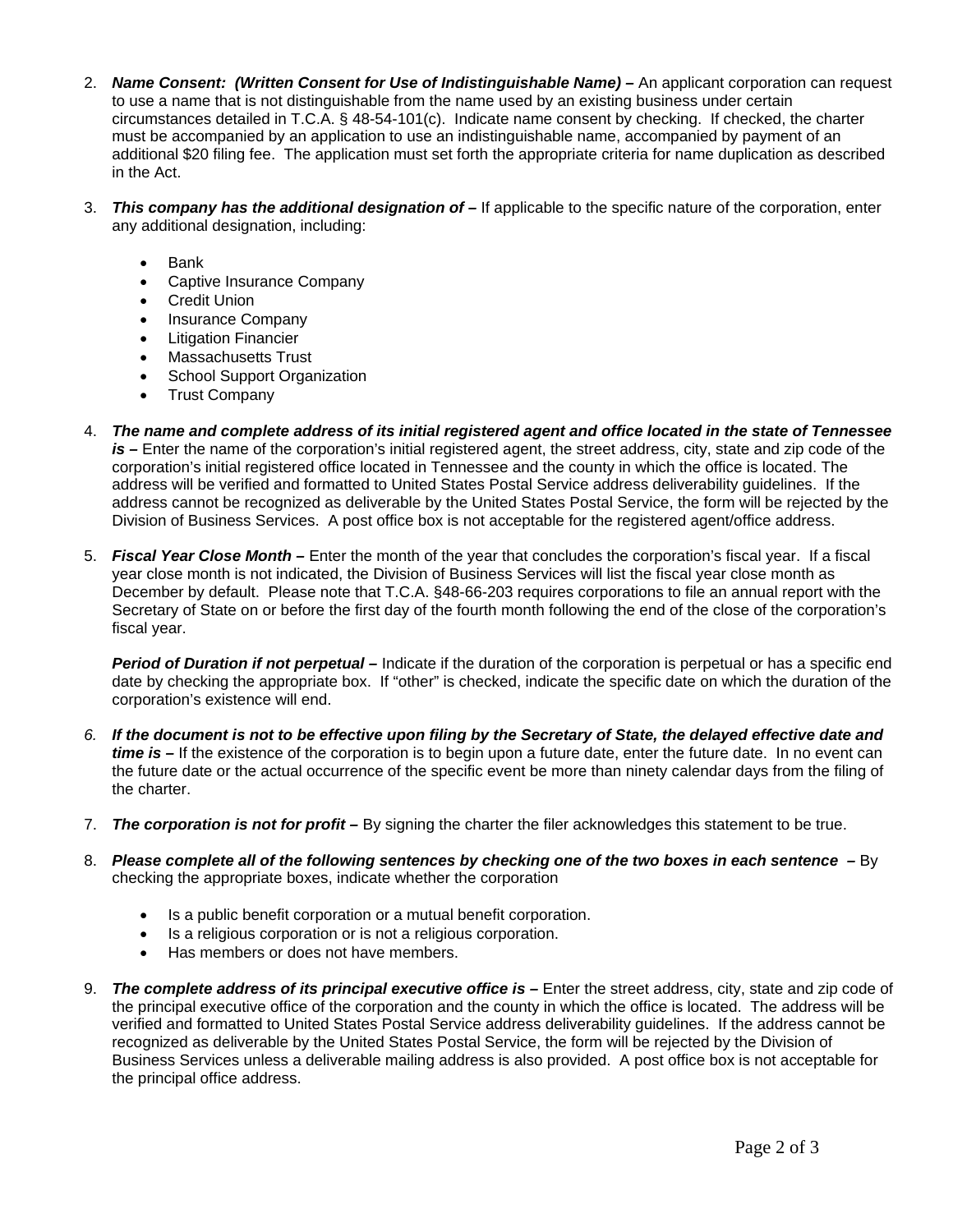- 10. *The complete mailing address of the entity (if different from the principal office) is –* If notifications from the Division of Business Services should be sent to an address other than the principal office address, enter that address. The address will be verified and formatted to United States Postal Service address deliverability guidelines. If the address cannot be recognized as deliverable by the United States Postal Service, the form will be rejected by the Division of Business Services. A post office box address is acceptable for a mailing address.
- 11. *List the name and complete address of each incorporator –* Addresses should include street address, city, state and zip code. The signer of the charter must be an incorporator listed in this section.
- 12. *School Organization* **–** If "School Organization Exempt" is indicated in section 3, check the box stating that "I certify that pursuant to T.C.A. § 49-2-611, this nonprofit corporation is exempt from the \$100 filing fee required by § 48-51-303(a)(1)". In addition, check the one of the remaining two boxes that pertains to this nonprofit corporation.
	- **This nonprofit corporation is a "school support organization " as defined in T.C.A.** § **49-2-603(4)(A) –** Check this box if the nonprofit corporation is a booster club, foundation, parent teacher association, parent teacher organization, parent teacher support association, or any other nongovernmental organization or group of persons whose primary purpose is to support a school district, school, school club, or academic, arts, athletic or social activities related to a school, that collects or receives money, materials, property or securities from students, parents, or members of the general public.
	- **This nonprofit corporation is an educational institution as defined in T.C.A.** § **48-101-502(b) –** Check this box if this nonprofit corporation is an organization organized and operated exclusively for educational purposes and which normally maintains a regular faculty and curriculum and normally has a regularly enrolled body of pupils or students in attendance at the place where its educational activities are regularly carried on, and which is accredited by a recognized accrediting agency. Included in this definition are organizations composed of parents of students and other persons connected with the institution, which are organized and operated for the purpose of conducting activities in support of the operations or extracurricular activities of such institutions. "Educational institution" also includes private foundations soliciting contributions exclusively for such organizations.
- 13. *Insert here the provisions regarding the distribution of assets upon dissolution* Enter the corporation's provisions regarding the distribution of its assets upon its dissolution.
- 14. *Other Provisions –* Including any further information in this space is strictly optional. Use this section to set forth other details of the corporation that are not required to be included in the charter. Such items could include the initial board of directors, the business purpose of the corporation, the names of corporate management, and provisions regulating the powers and rights of the corporation, its board of directors and its shareholders.

# **SIGNATURE**

- The person executing the document must sign it and indicate the date of signature in the appropriate spaces. The signer must be an incorporator listed in Section 11 of the charter. **Failure to sign and date the application will result in the application being rejected.**
- Type or Print Name. **Failure to type or print the signature name and title of the signer will result in the application being rejected.**

## **FILING FEE**

- The filing fee for a charter is **\$100.**
- Make check, cashier's check or money order payable to the Tennessee Secretary of State. Cash is only accepted for walk-in filings. **Charters submitted without the proper filing fee will be rejected. Checks, cashier's checks or money orders made out to any payee other than the Tennessee Secretary of State will not be accepted and will result in the rejection of document.**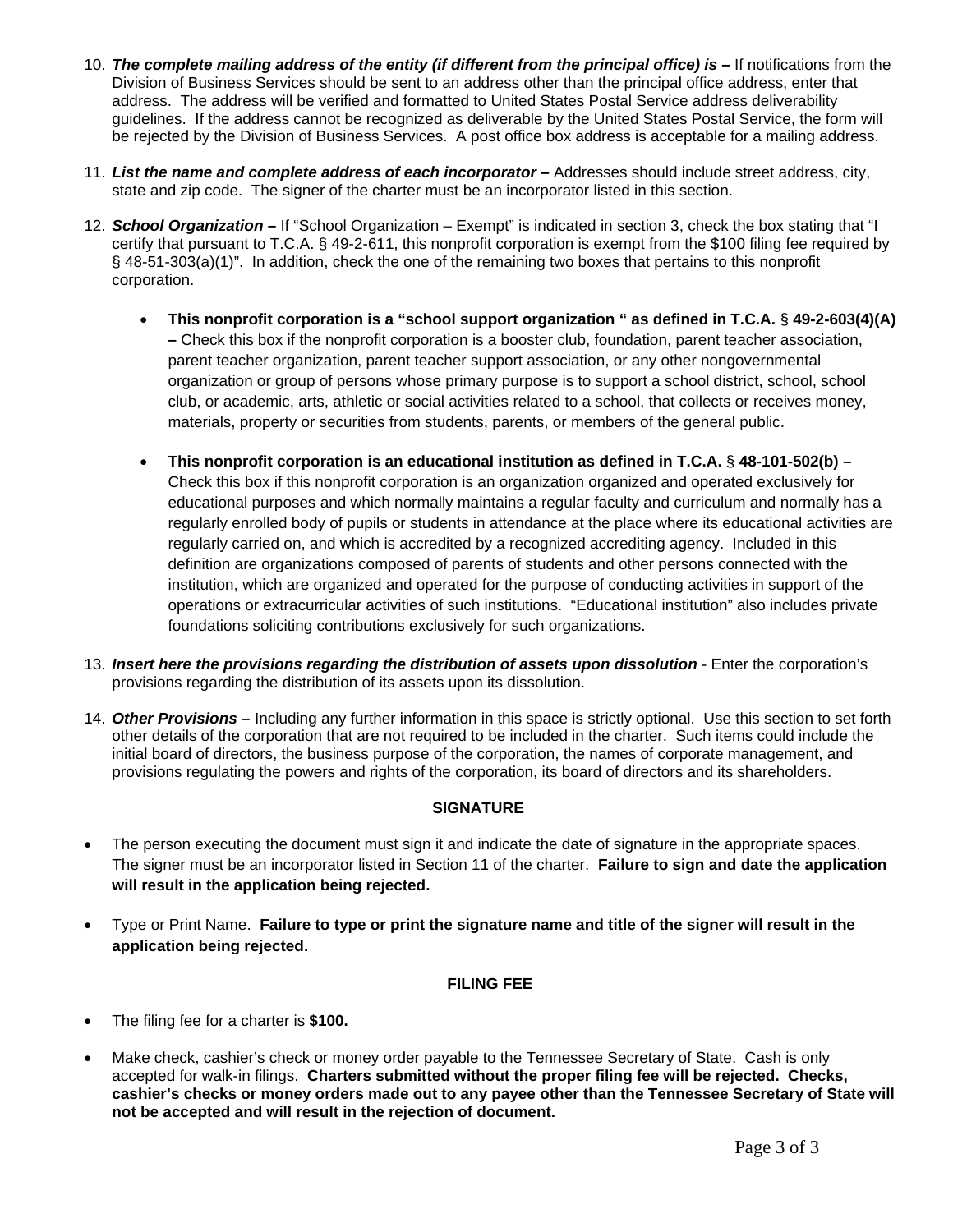|                                                                                                                                                                                                                                                                                                                                                                          |                      | <b>CHARTER</b>                                                                                                                                                                                                |  | Page 1 of 2                                                                                                              |  |
|--------------------------------------------------------------------------------------------------------------------------------------------------------------------------------------------------------------------------------------------------------------------------------------------------------------------------------------------------------------------------|----------------------|---------------------------------------------------------------------------------------------------------------------------------------------------------------------------------------------------------------|--|--------------------------------------------------------------------------------------------------------------------------|--|
| <b>NONPROFIT CORPORATION (SS-4418)</b>                                                                                                                                                                                                                                                                                                                                   |                      |                                                                                                                                                                                                               |  |                                                                                                                          |  |
|                                                                                                                                                                                                                                                                                                                                                                          |                      | <b>Business Services Division</b><br>Tre Hargett, Secretary of State<br><b>State of Tennessee</b><br>312 Rosa L. Parks AVE, 6th Fl.<br>Nashville, TN 37243-1102<br>$(615) 741 - 2286$<br>Filing Fee: \$100.00 |  | For Office Use Only                                                                                                      |  |
| The undersigned, acting as incorporator(s) of a nonprofit corporation under the provisions of the Tennessee<br>Nonprofit Corporation Act, adopt the following Articles of Incorporation.                                                                                                                                                                                 |                      |                                                                                                                                                                                                               |  |                                                                                                                          |  |
|                                                                                                                                                                                                                                                                                                                                                                          |                      |                                                                                                                                                                                                               |  |                                                                                                                          |  |
| 2. Name Consent: (Written Consent for Use of Indistinguishable Name)<br>$\Box$ This entity name already exists in Tennessee and has received name consent from the existing entity.                                                                                                                                                                                      |                      |                                                                                                                                                                                                               |  |                                                                                                                          |  |
| 3. This company has the additional designation of: Network Community Community Community Community Community C                                                                                                                                                                                                                                                           |                      |                                                                                                                                                                                                               |  |                                                                                                                          |  |
|                                                                                                                                                                                                                                                                                                                                                                          |                      |                                                                                                                                                                                                               |  | 4. The name and complete address of the initial registered agent and office located in the state of Tennessee is:        |  |
| 5. Fiscal Year Close Month: ___________                                                                                                                                                                                                                                                                                                                                  |                      | Period of Duration: Perpetual                                                                                                                                                                                 |  | Other $\frac{1}{\sqrt{m}}$<br>Year                                                                                       |  |
| (Not to exceed 90 days) Effective Date: $\sqrt{2}$                                                                                                                                                                                                                                                                                                                       | Month<br>Day<br>Year | Time:                                                                                                                                                                                                         |  | 6. If the document is not to be effective upon filing by the Secretary of State, the delayed effective date and time is: |  |
| 7. The corporation is not for profit.                                                                                                                                                                                                                                                                                                                                    |                      |                                                                                                                                                                                                               |  |                                                                                                                          |  |
| 8. Please complete all of the following sentences by checking one of the two boxes in each sentence:<br>This corporation is a $\Box$ public benefit corporation / $\Box$ mutual benefit corporation.<br>This corporation is a $\Box$ religious corporation / $\Box$ not a religious corporation.<br>This corporation will $\Box$ have members / $\Box$ not have members. |                      |                                                                                                                                                                                                               |  |                                                                                                                          |  |
| 9. The complete address of its principal executive office is:                                                                                                                                                                                                                                                                                                            |                      |                                                                                                                                                                                                               |  |                                                                                                                          |  |
|                                                                                                                                                                                                                                                                                                                                                                          |                      |                                                                                                                                                                                                               |  |                                                                                                                          |  |
| *Note: Pursuant to T.C.A. §10-7-503 all information on this form is public record.                                                                                                                                                                                                                                                                                       |                      |                                                                                                                                                                                                               |  |                                                                                                                          |  |
|                                                                                                                                                                                                                                                                                                                                                                          |                      |                                                                                                                                                                                                               |  |                                                                                                                          |  |

Submitter Information: Name: Phone #: ( )